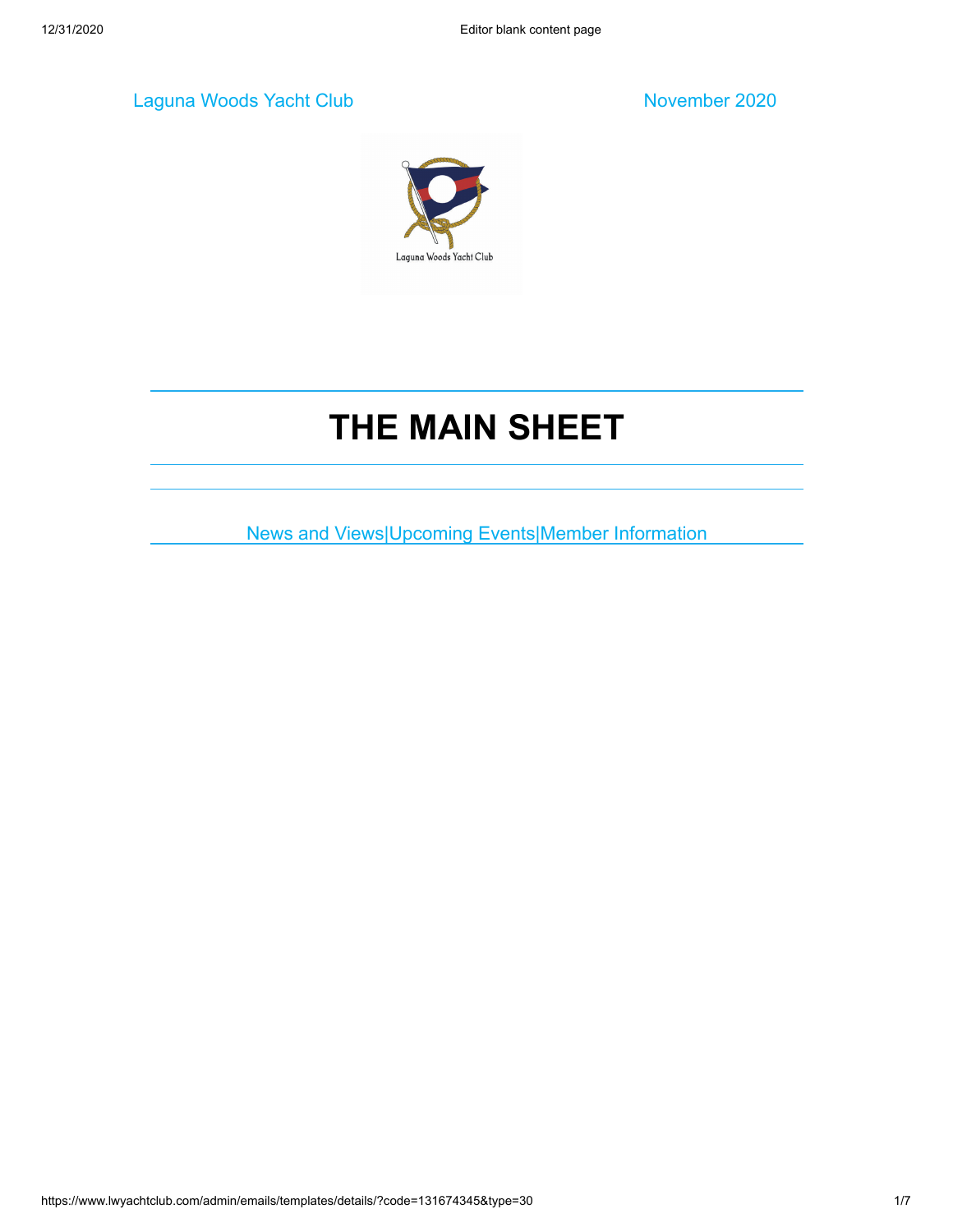#### *LWYC Board of Directors and Committee Chairs*

*Board of Directors*

- Commodore Wayne Carlson
- Vice
	- Commodore Pat Rojek
- Rear Commodore - Glenn Brown
- Secretary -Tracy Rich
- Treasurer Jim Updike
- Staff
- Commodore Lloyd Chase
- Staff Commodore - Darrel Vorderstrasse

*Committee Chairs*

- Sailing Academy - Tammy Rones
- Skippers **Darrel** Vorderstrasse
- Social Doris Vanzandt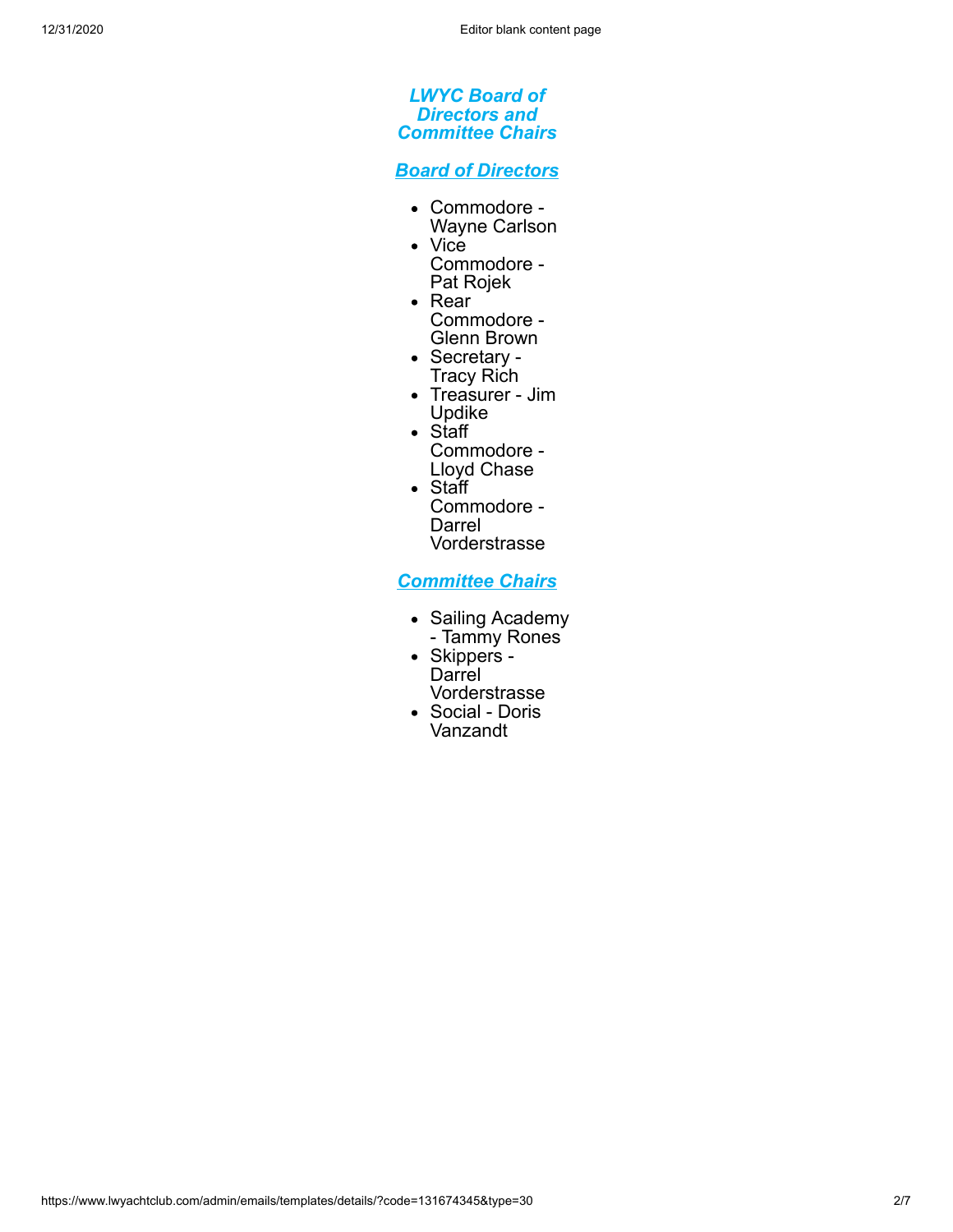12/31/2020 Editor blank content page



The Commodore's Corner

Wayne Carlson

Happy Thanksgiving Sailors!

I love this holiday! In a normal year, Thanksgiving is a great excuse to get together with friends and family, tell and listen to the same old stories (lies?), and generally relax and celebrate. As EVERYONE on the planet knows, this year is different. Virtual gatherings or very small groups lend themselves well to reflection of what is important and what we are thankful for.

Like many members of LWYC, I jumped at the chance to be a part of the LWYC community shortly after I moved into the village. My reflection on this opportunity has led me to the insight that the club is not the Hiatus. The club is not the social activities that we so enjoy. The club is the membership: the friends, sailors and social members that make-up the LWYC community.

As we move into the holiday season and the coming new year please remember that we are all a part of this wonderful Laguna Woods sailing community! As membership renewal time approaches, please consider the critical position you hold in this great sailing society.

Again, Happy Thanksgiving.

Wayne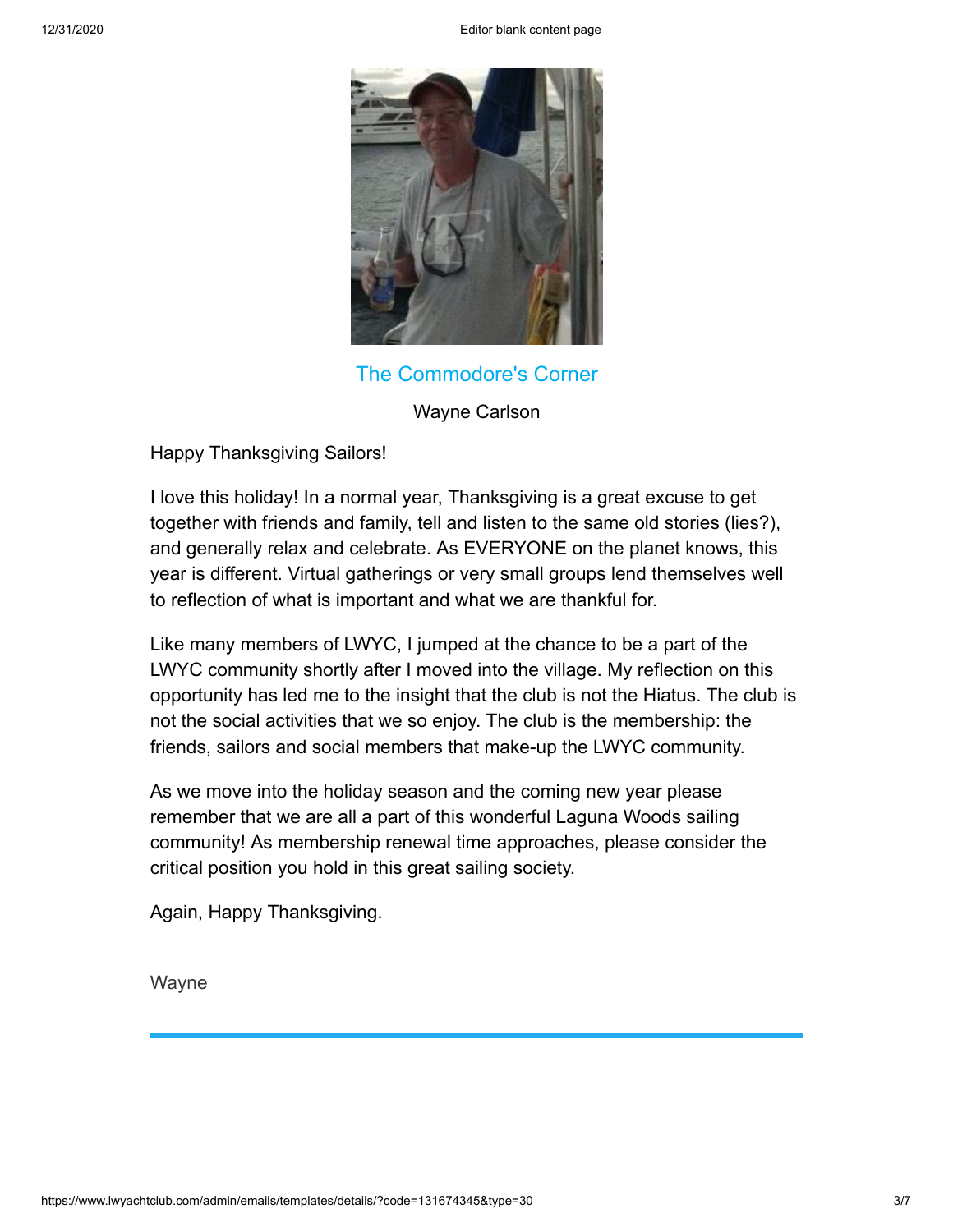

Glenn Brown - Then Glenn Brown - Now



# **Meet Your Board Rear Commodore Glenn Brown**

My first experience with sailing was as a young teenager when I spent many happy hours sailing my sunfish on a lake in Princeton, NJ. I subsequently graduated from high school in Palo Alto, CA, and went off to college in Bethlehem, PA and Boulder, CO. I began my career in the telecommunications industry in Denver, CO in the early 1970s. In the mid-1980s the sailing bug bit me again. I enrolled in a Preparation for Bareboating course in the Virgin Islands operated by Annapolis Sailing School. It was the working vacation of a lifetime! I spent 9 days living on a 39-foot boat learning all aspects of sailing. I visualized the rest of my life sailing … maybe even around the world.

But life does not always turn out like we planned. The next three decades were spent landlocked, working way too hard, and not sailing. In 1998 I retired from the large telephone company and Nancy and I started our own company McLean & Brown Telecom Consultants. We relocated to Sedona, AZ where we ran the company for the next twenty years.

In 2016 we bought our first condo in Laguna Woods as a summer getaway. We quickly found the Yacht Club and felt very much at home. The Basic and Intermediate courses at the Sailing Academy have helped my old skills return and improve. We love the peace and tranquility of sailing on Hiatus and enjoy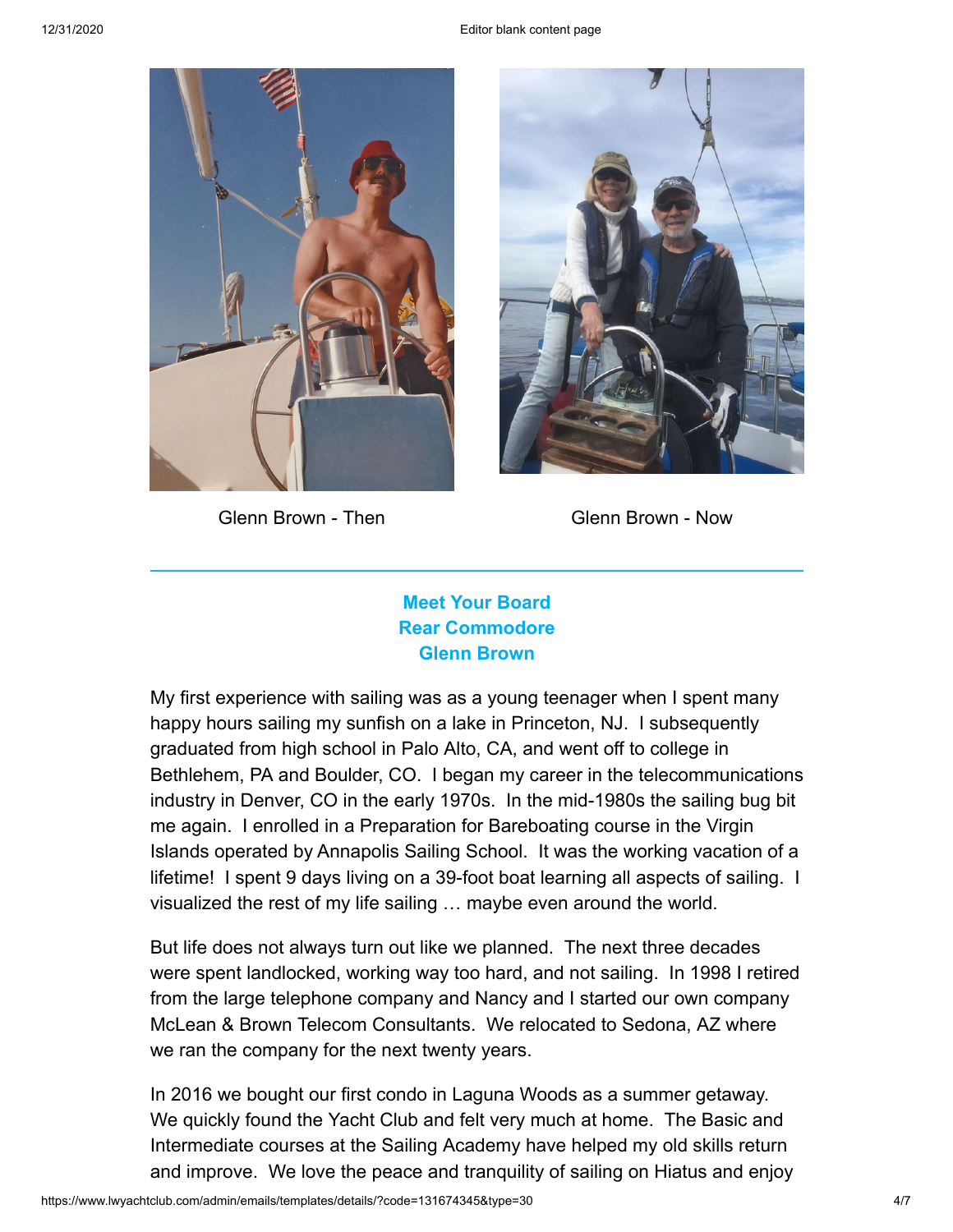the company of our many friends in the club. In 2019 we made Laguna Woods our full-time home. I feel honored to be able to serve the LWYC as Rear Commodore.

### **LWYC Board Plans for 2021**

2020 will be long remembered as the "Year of Covid." Just about every area of our daily lives has been affected in some way. It has also been a challenging year for the LWYC, but we have responded and kept our members safe by:

- Moving our monthly business meetings to Zoom:
- Initiating "Mini Happy Hours:" and
- Continuing the day sailing program with appropriate safeguards.

As the Board begins to plan our calendar of activities for 2021, we are encouraged by the development of vaccines that show real promise. While estimates of when we will be able to resume more "normal" patterns of social interaction vary, a consensus is growing that the vaccination program may be widely available by the second or third quarters of the year. In deciding when we can safely resume our favorite sailing and social activities, we will be carefully monitoring three things:

1. When will the Covid vaccination program be sufficiently complete that government agencies will begin to roll back guidelines regarding masking, social distancing, and group size?

2. When will our skippers and members feel comfortable returning crew size on the Hiatus to pre-Covid levels?

3. When will most of our members feel comfortable attending indoor gatherings?

Based on what we know so far, we are developing a 2021 calendar that would reintroduce destination sailing excursions (i.e., Catalina, Alamitos Bay, Emerald Bay, Oceanside, etc.) during the second quarter, and traditional Happy Hours and Monthly Meetings during the third quarter. We are also looking at a Dana Point picnic in the fall, and a holiday party in December. Of course, all of this will depend on the facts as they evolve, but we want you to know that your Board is working to get back to "normal" as quickly and safely as possible.

We look forward to blue skies and good winds as we sail into 2021!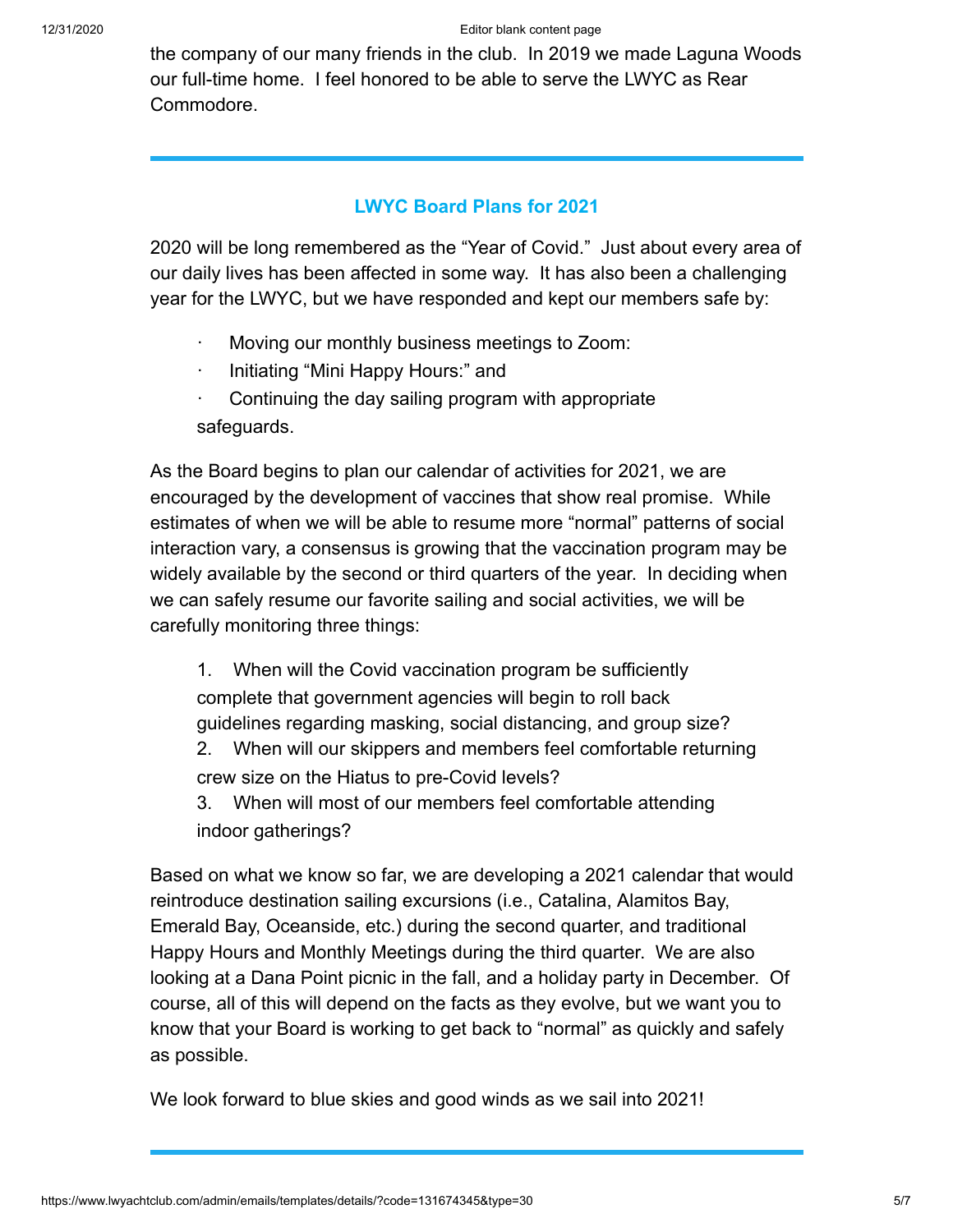### **Day Sailing Schedule**

A necessary part of our reopening of the day sailing program during the Covid-19 pandemic was a reduction in crew size so that some form of social distancing could be practiced on the boat. This reduction in the inventory of sailing slots has had the effect of making it more difficult for members to book sailing opportunities. To partially address this, we have expanded the sailing calendar to six days per week, but still many members have found it difficult to reserve sailing slots. Some members have also complained that it has been unclear when a new month's sailing dates would open on the website calendar.

To address these concerns, and to make it easier for more members to enjoy day sailing, several changes have been made to the scheduling process. Previously sailing dates for a given month were opened more than one month in advance. For example, under the old system, sailing dates for November would have become available sometime in the latter part of September. This long lead time has had the unintended consequence of increasing cancellations as it is sometimes difficult to foresee events that far in the future. This system was also confusing since the exact date and time when reservations could be made was not known.

The new process changes scheduling in three ways. First, sailing dates will open in the middle of the prior month. Specifically, sailing dates for January will open in mid-December. Second, the date and time that scheduling will become available on the website will be announced to the membership by email approximately 1 week in advance. This will make the scheduling process more transparent and give all members equal access to the available slots. Finally, each member will be limited to a total of 4 requests for a sailing slot or a place on the waitlist.



https://www.lwyachtclub.com/admin/emails/templates/details/?code=131674345&type=30 6/7